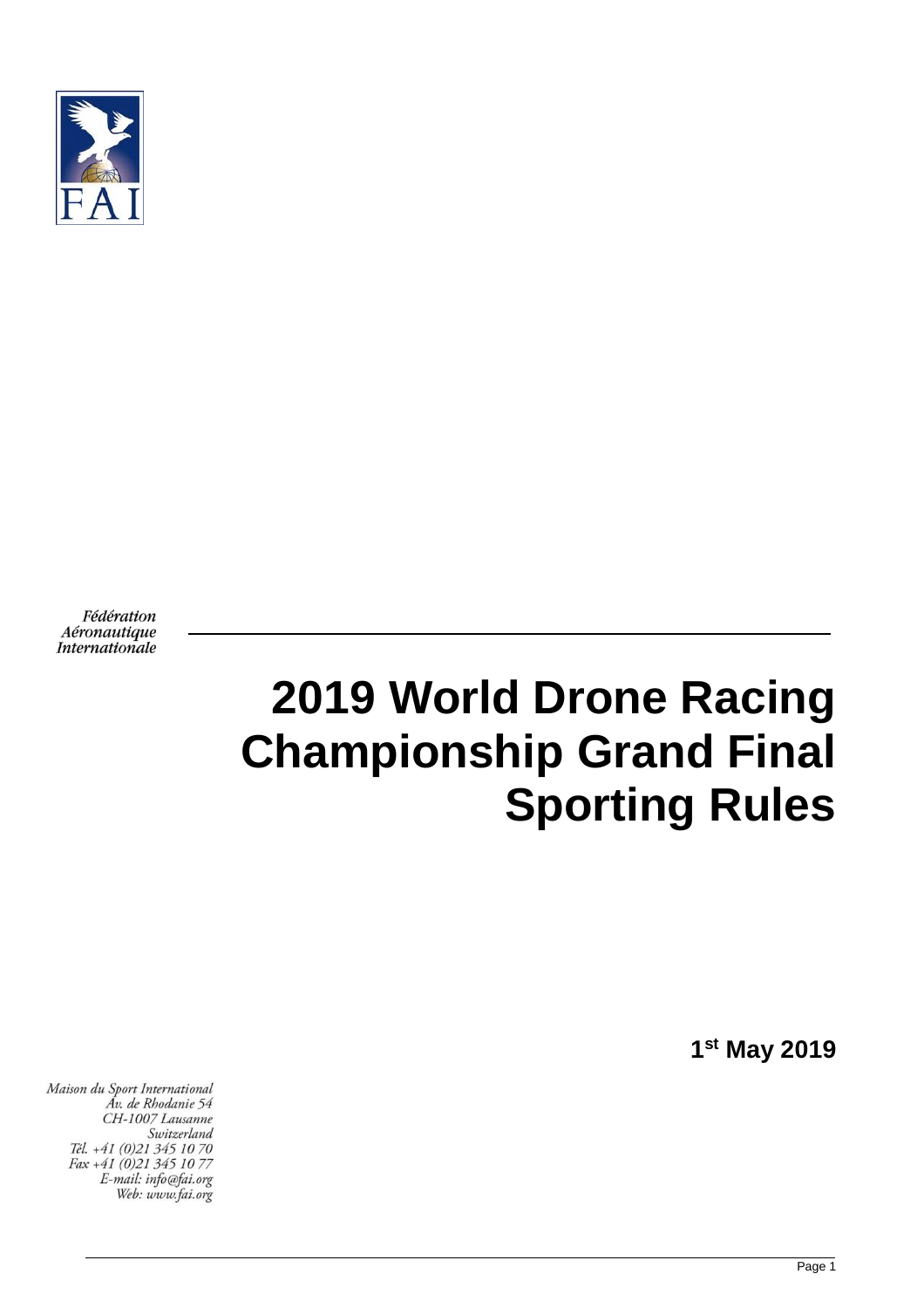# **FEDERATION AERONAUTIQUE INTERNATIONALE**

## **Maison du Sport International, Avenue de Rhodanie 54, 1007 LAUSANNE, Switzerland**

#### Copyright 2019

All rights reserved. Copyright in this document is owned by the Fédération Aéronautique Internationale (FAI). Any person acting on behalf of the FAI or one of its Members is hereby authorised to copy, print, and distribute this document, subject to the following conditions:

- **1. The document may be used for information only and may not be exploited for commercial purposes.**
- **2. Any copy of this document or portion thereof must include this copyright notice.**
- **3. Regulations applicable to air law, air traffic and control in the respective countries are reserved in any event. They must be observed and, where applicable, take precedence over any sport regulations**

Note that any product, process or technology described in the document may be the subject of other Intellectual Property rights reserved by the Fédération Aéronautique Internationale or other entities and is not licensed hereunder.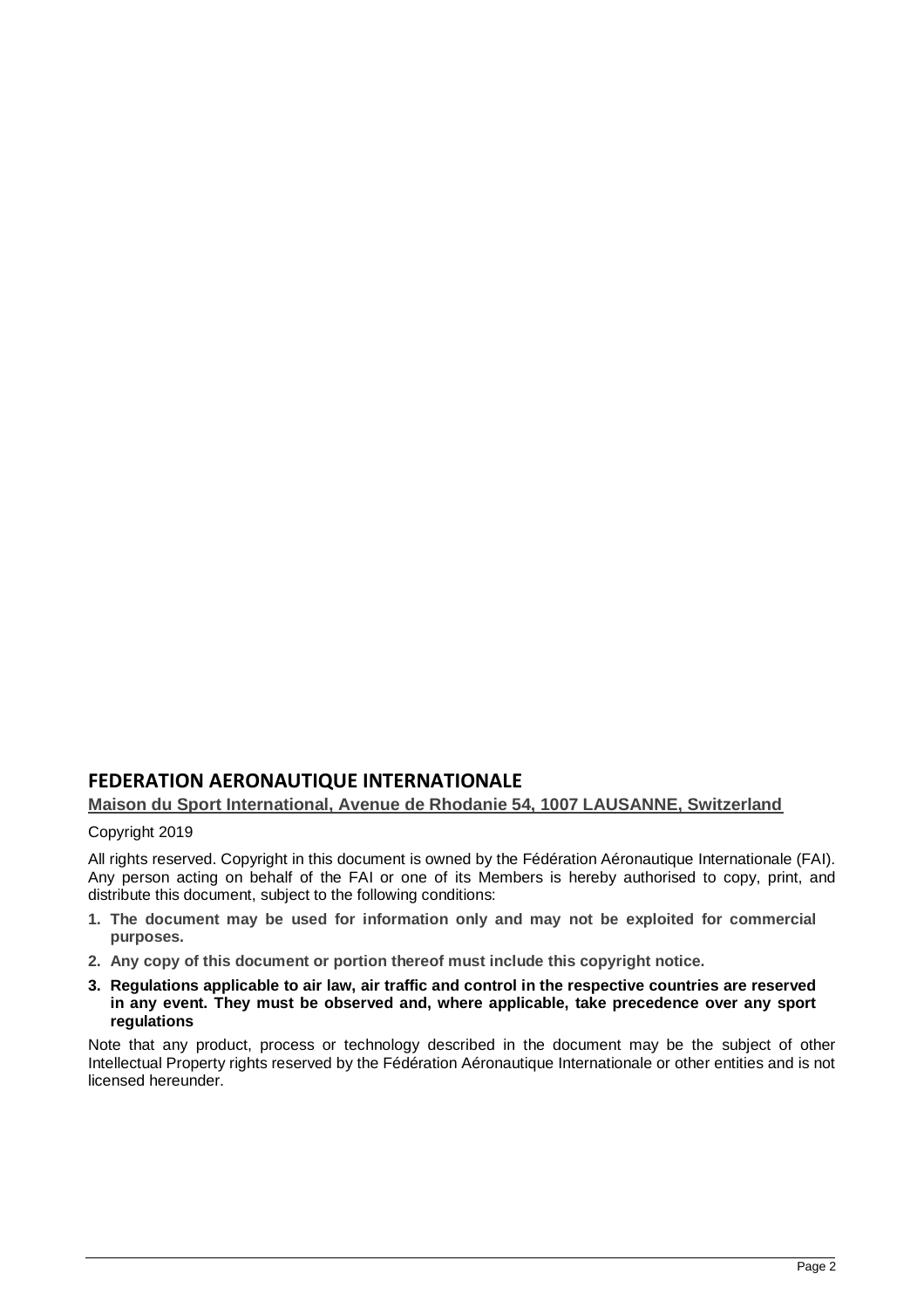# **CONTENTS**

| 1. |      |                                |    |
|----|------|--------------------------------|----|
|    | 1.1. |                                |    |
|    | 1.2. |                                |    |
|    | 1.3. |                                |    |
|    | 1.4. |                                |    |
| 2. |      |                                |    |
| 3. |      |                                |    |
|    | 3.1. |                                |    |
|    | 3.2. |                                |    |
|    | 3.3. |                                |    |
|    | 3.4. |                                |    |
|    | 3.5. |                                |    |
|    | 3.6. |                                |    |
|    | 3.7. |                                |    |
|    | 3.8. |                                |    |
| 4. |      |                                |    |
| 5. |      |                                |    |
| 6. |      |                                |    |
| 7. |      |                                |    |
|    | 7.1. |                                |    |
|    | 7.2. |                                |    |
|    | 7.3. |                                |    |
|    | 7.4. |                                |    |
|    | 7.5. |                                |    |
|    | 7.6. |                                |    |
| 8. |      |                                |    |
|    | 8.1. |                                |    |
|    | 8.2. |                                |    |
|    | 8.3. | Disqualification from the race | 11 |
|    | 8.4. |                                |    |
|    | 8.5. |                                |    |
| 9. |      |                                |    |
|    | 9.1. |                                |    |
|    | 9.2. |                                |    |
|    |      |                                |    |
|    |      |                                |    |
|    |      |                                |    |
|    |      |                                |    |
|    |      |                                |    |
|    |      |                                |    |
|    |      |                                |    |
|    |      |                                |    |
|    |      |                                |    |
|    |      |                                |    |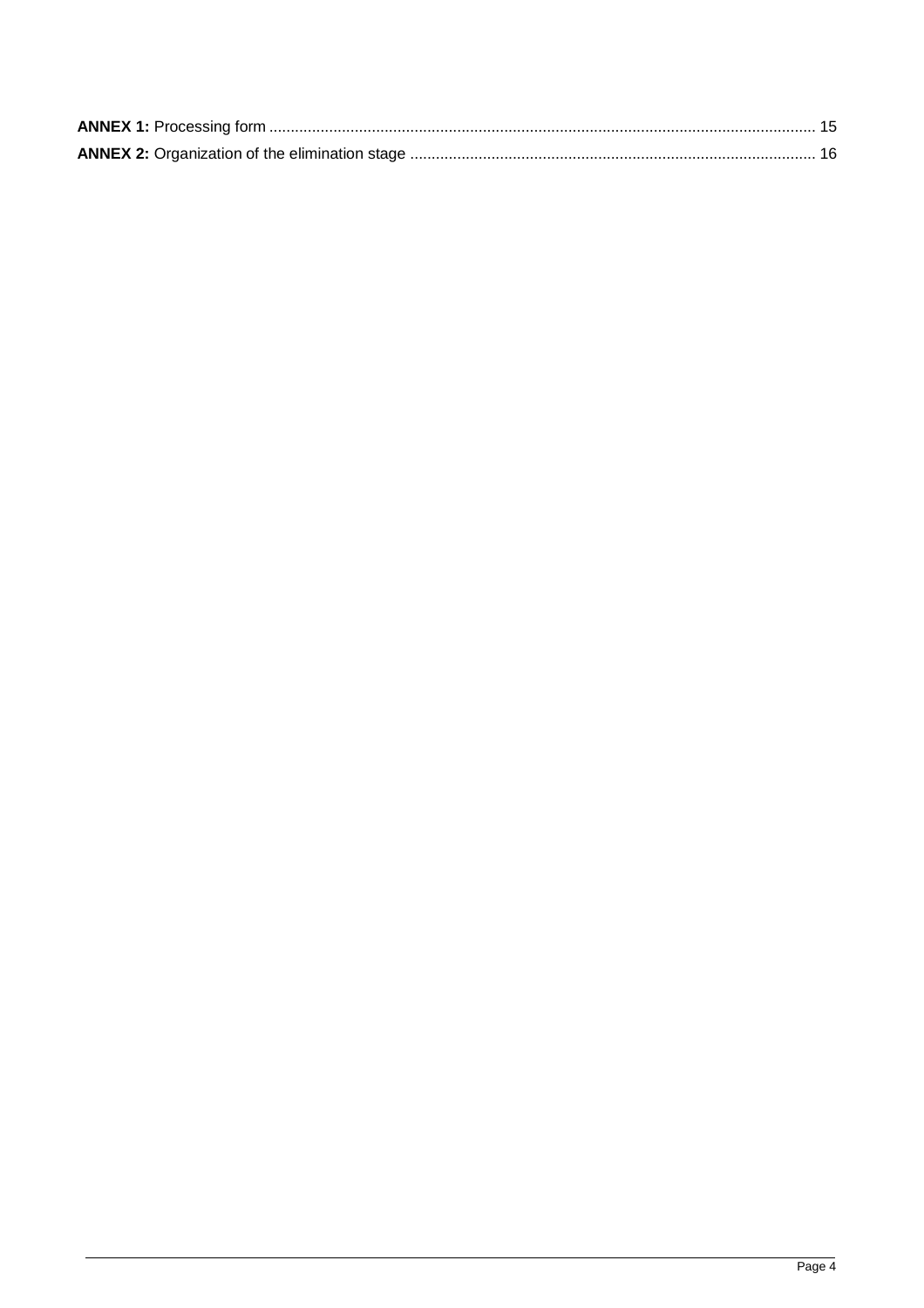The rules for the World Drone Racing Championship (WDRC) Grand Final are based on the F9U (RC Multi-Rotor Drone Racing) class rules.

*Note: F9U class rules are part of the FAI Sporting Code - Section 4 Aeromodelling - Volume F9 Drone Sport.*

Multi-rotor Drone Racing consists of several multi-rotor model aircraft flying together through a closed racing circuit.

*Note: A multi-rotor is a rotary wing radio-controlled model aircraft equipped with at least three power driven propeller devices.*

The generic term 'model' will be used in the present document.

Each model is operated by an FPV (First Person View) pilot who is considered as the competitor. The FPV pilot is equipped with a headset goggle that allows him(her) to pilot from the video picture of the onboard camera which is transmitted in real time on his(her) headset goggle.

The FPV pilot is assisted during the race by one and only one helper who stays next to him during the whole flight. The helper is mandatory.

The main task of the helper is to keep the model in visual line of sight. He must inform the FPV pilot of anything occurring that can affect his(her) piloting, especially about safety. If the helper requests the FPV pilot to land or to cut off the motors, he must do it immediately. In case of emergency, the helper is authorized to shut off the transmitter in order to trigger the fail-safe device.

## <span id="page-4-0"></span>**1. PARTICIPANTS**

#### <span id="page-4-1"></span>**1.1. Individual competitors qualified from the 2019 World Cup results**

The 16 best placed competitors in the 2019 Drone Racing World Cup ranking will be directly qualified to participate as individual competitors to the WDRC Grand Final.

In addition, will be also qualified the competitors who have been placed:

- 1<sup>st</sup>, 2<sup>nd</sup> and 3<sup>rd</sup> in a Drone Racing Masters World Cup Series event,
- and/or 1<sup>st</sup> in a Drone Racing Challenger World Cup Series event subject 40 competitors minimum have effectively flown in the event.

Those individual competitors compete for the individual classifications (overall and where appropriate Junior and Women).

*Note: Only the individual competitors registered in addition in their national team will be considered for the national team classification.*

#### <span id="page-4-2"></span>**1.2. National teams**

Every National Airsport Control (NAC) may enter a team consisting of three competitors extended to:

- four competitors providing at least one is a junior (age limit 18 years in the year 2019) or female;
- and to a maximum of five competitors providing at least one is a junior and one is female.

NAC's are encouraged to consider for their national team the individual competitors from their country who will be eventually qualified from the 2019 World Cup results (See [1.1\)](#page-4-1).

*Note: A team manager must be registered for each national team. The team manager may be a dedicated person or one of the competitors of the national team.*

In addition to the national team classification, every competitor of a national team also competes for the individual classifications (overall and where appropriate Junior and Women).

#### <span id="page-4-3"></span>**1.3. Other individual competitors**

Host NAC will be entitled to issue, in addition to its national team, three individual invitations (wild cards) for competitors from the host country.

FAI may also issue invitations (wild cards) to any international drone racing league of its choice.

All individual competitors will only compete for the individual classifications (overall and where appropriate Junior and Women).

#### <span id="page-4-4"></span>**1.4. Helpers**

<span id="page-4-5"></span>Any competitor may be helper of other competitors. The team manager may also act as helper. Additional helpers may be registered subject to limit to one helper per competitor.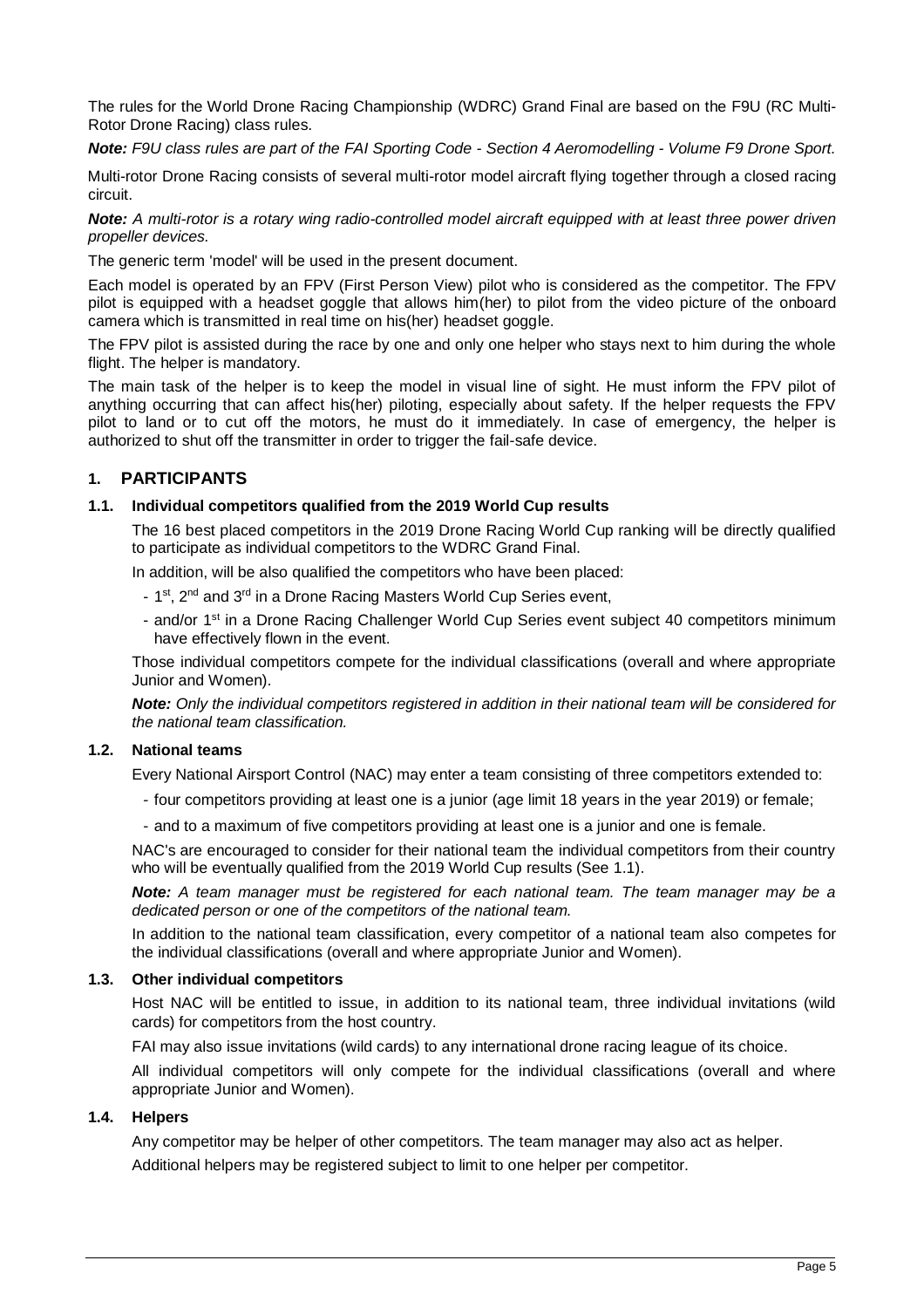# **2. RACING CIRCUIT**

The racing circuit will be outdoor.

The design will be approved by FAI, and will be made public and published about two months before the WDRC Grand Final.

## <span id="page-5-0"></span>**3. GENERAL SPECIFICATIONS FOR MODELS**

A 1 % tolerance is applicable for inaccuracy of the measurement devices for size, weight and battery voltage.

The model must be equipped with a fail-safe device, the triggering of which stops the motors.

The following are strictly forbidden:

- Pre-programmed manoeuvring device.
- System for automatic positioning and/or path rectification in longitude, latitude or height.

*Note: Software recovery modes such as 'anti Turtle' or 'anti crash' and automatic system or which can be activated by the pilot in order to level back the model after a crash are permitted.*

#### <span id="page-5-1"></span>**3.1. Weight and size**

The total weight of the model including all equipment necessary for flight (including batteries) shall not exceed 1 kg.

The axes of all motors must fit within a circle of 330 mm diameter.

#### <span id="page-5-2"></span>**3.2. Motorization**

Only electric motors are allowed.

The maximum voltage of the flight battery must not exceed 25.5 volts (6S). The voltage measurement will be done before the flight.

The reference plane is defined with propellers centres. Each motor can be tilted up to 15° maximum angle in each direction.

On a tri-copter, the inclination of a motor in flight is only allowed with the yaw order.



#### <span id="page-5-3"></span>**3.3. Propellers**

Maximum diameter: 6 inches (15.2 cm). Full metal propellers are forbidden.

Any propeller protection device is forbidden.

#### <span id="page-5-4"></span>**3.4. Analog video system**

The analog video system will be used for piloting and will be operated on 5.8 GHZ band.

Are only authorised the three following video transmitters (VTX):

- **-** TBS (Team BlackSheep) Unify Race.
- **-** ImmersionRC Tramp.
- **-** Furious Stealth Race*.*

The VTX must be set with a 25 mW maximum power emission.

In order to limit risk of potential problems during the races with unwanted emission, the organizer may define restrictions for use of video transmitters outside the racing circuit.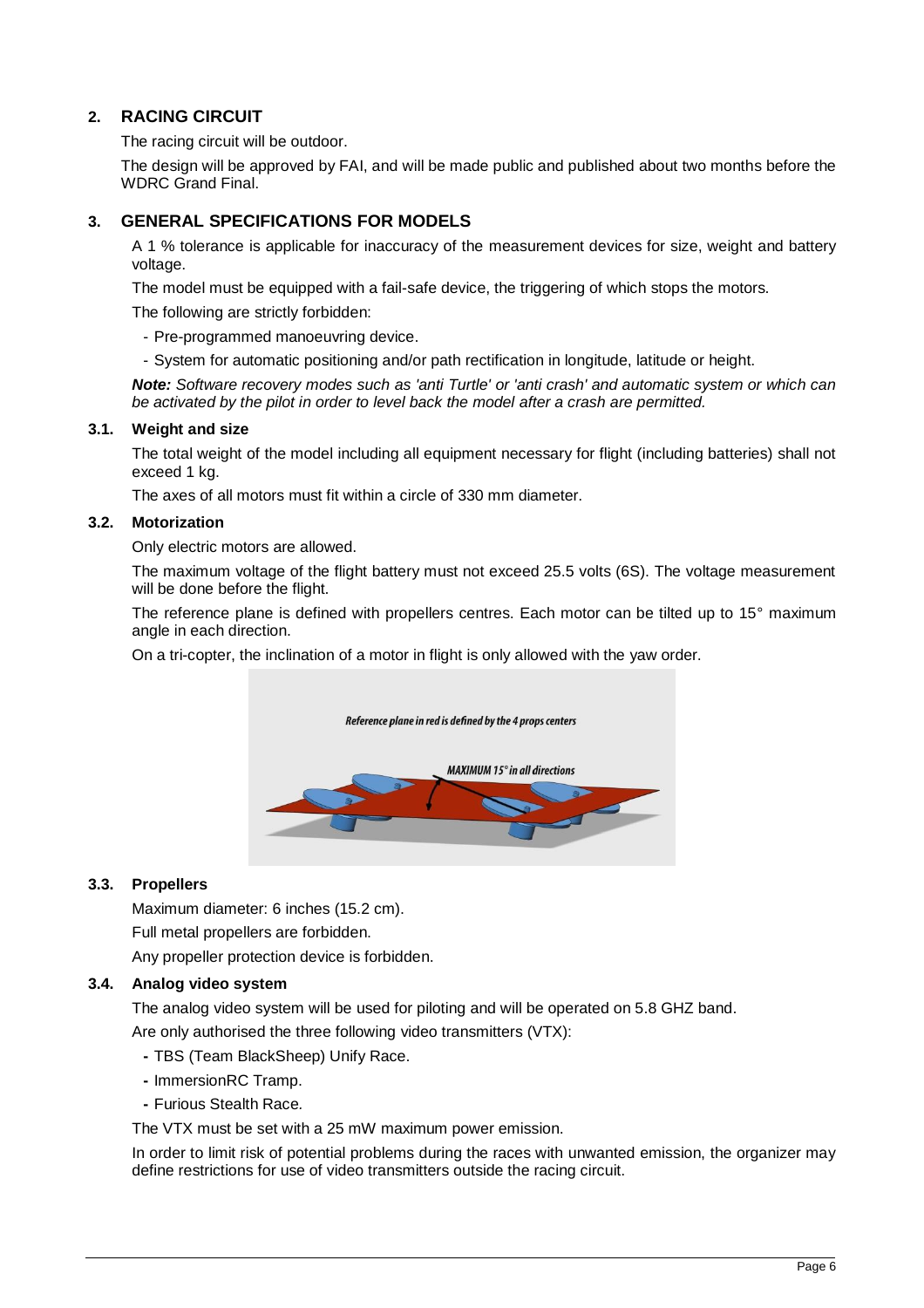In case of non-authorized activation of a video transmitter, a penalty going up to disqualification from the contest may be imposed to the concerned competitor by the contest director, with the consent of the FAI Jury (see Volume CIAM General Rules paragraph C.19.1).

#### <span id="page-6-0"></span>**3.5. Digital video unit**

In order to satisfy live streaming and TV broadcasting quality requirements, competitors may be requested to install in addition on their model an 'all-in-one' digital video unit.

#### <span id="page-6-1"></span>**3.6. Radio control (RC) equipment**

Regarding the frequency band used for the digital video signal transmission, there is a risk of interference with signal loss on a 2.4 GHz RC equipment. So, use of a TBS Crossfire module (868 MHz / 915 MHz) or any other 900 MHz module on the RC equipment is strongly recommended

Use of 2.4 GHz RC equipment will be possible under entire responsibility of the competitor.

#### *Note: 433 MHz frequency is not authorised in China.*

In order to limit risk of potential problems during the races with unwanted interference, the organizer may define restrictions for use of RC systems equipment outside the racing circuit.

In case of use of non-authorized RC equipment, penalty going up to disqualification from the contest may be imposed to the concerned competitor by the contest director, with the consent of the FAI Jury (see Volume CIAM General Rules paragraph C.19.1).

#### <span id="page-6-2"></span>**3.7. LED light device**

In order to provide for the public the best view of the models during the races and to facilitate the task of the judges, each model must be equipped with a LED light device including possibility to choose the colour so that each model in flight has a different colour.

The goal is that every model must be viewable from every direction and angle.

#### **LED light device requirements:**

- **-** 40 LED's minimum (4 on bottom and 4 on top on each of the 4 arms of the model + 8 on the sides of the body).
- **-** RGB controller to program the assigned colour before each race.
- **-** Mandatory colours: Blue Green Orange Pink Purple Red Yellow

Competitors must strictly respect the requirements and take care the device allows to change easily the colour just before the race.

The competitor may be requested to use the LED light unit supplied by the organiser in case his(her) own device is not considered compliant with requirements or with an acceptable brightness.

*Note: In order to simplify organisation and improve the understanding of the races by the public, the colour, such as the video frequency, will be assigned for each race according to the draw order in the group.*

#### <span id="page-6-3"></span>**3.8. Identification mark**

Each model shall carry the 3 (three) letters national identification mark followed by the FAI Sporting Licence (or whenever possible, Drone Permission) ID number.

The letters and numbers must be at least 6 mm high and appear at least once on each model.

#### <span id="page-6-4"></span>**4. NUMBER OF MODELS**

Each competitor may use a maximum of 3 (three models) for the entire contest.

A model can be used by only one competitor during the contest.

In case of an infringement to that rule, the concerned competitors will be disqualified from the contest by the contest director, with the consent of the FAI Jury (see Volume CIAM General Rules paragraph C.19.1).

The competitor can change the model:

- before the start of the race as long as the competitor hasn't left the preparation area,
- or between two rounds of the qualification stage and elimination stage.

#### <span id="page-6-5"></span>**5. MODEL PROCESSING**

A model processing will be done by the organiser in parallel with the official practice session. Each competitor can register up to three models.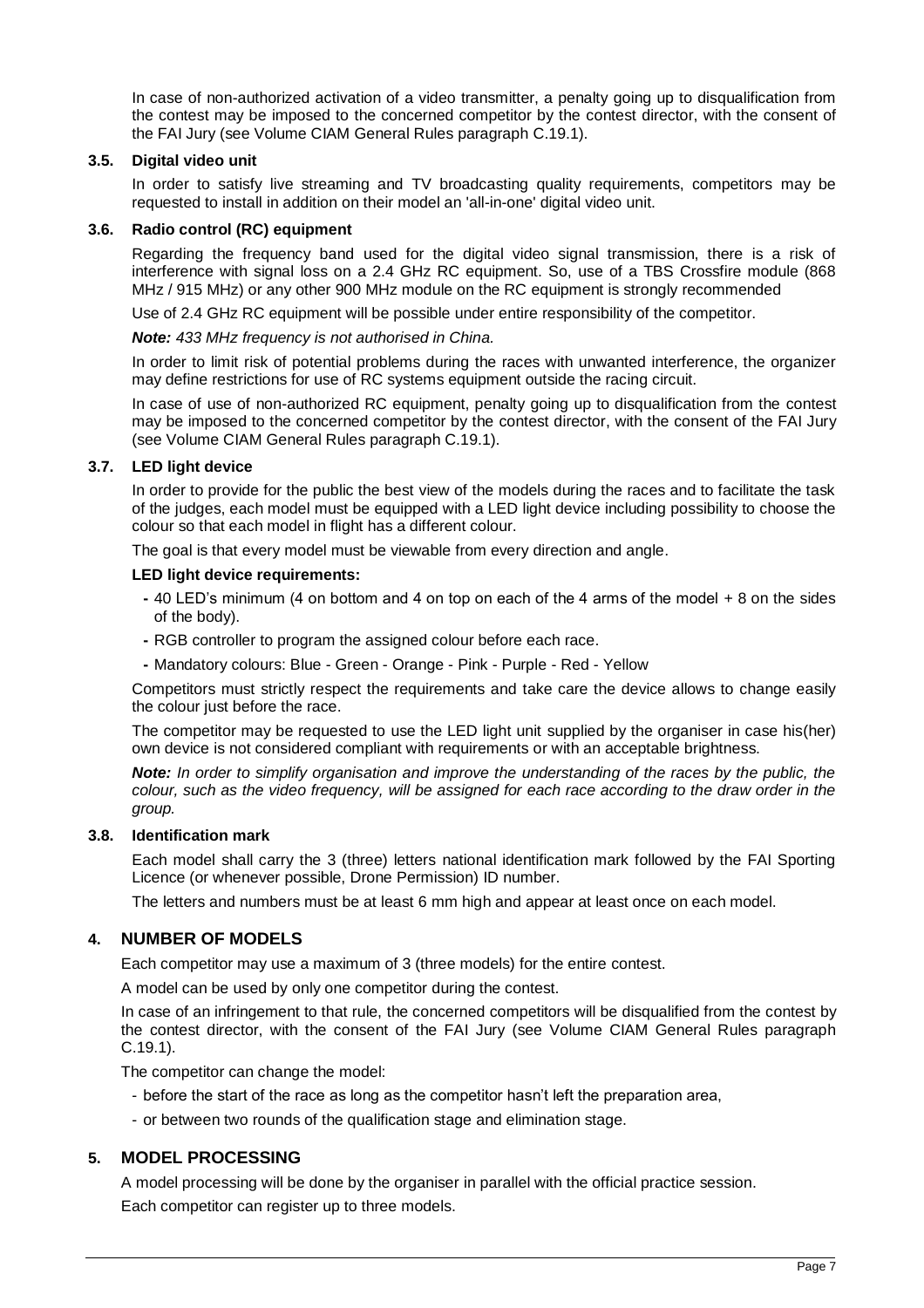For points which will be checked at the model processing, see the Processing Form in Annex 1. This form may be subject to changes.

The organiser will mark each registered model with a visible and difficult to falsify marking.

When, after the model processing a model is lost or damaged, the competitor shall have the right to present a further model for checking up to one hour before the official starting time of the championship.

During official competition time, a random spot-check may be organized following any race to check the most important characteristics of a model.

A competitor whose model wouldn't be compliant may be disqualified from the contest by the contest director, with the consent of the FAI Jury (see Volume CIAM General Rules paragraph C.19.1).

#### <span id="page-7-0"></span>**6. PRACTICE FLIGHTS**

An official practice session will be organised in parallel with the model processing. The organiser will define the conditions of the practice session according to the available time and the number of competitors.

Practice flights on the venue other than those authorised by the organiser are strictly forbidden under threat of being disqualified from the contest.

#### <span id="page-7-1"></span>**7. CONTEST ORGANISATION**

The start of the race will be done as follows:

The contest will be organized on the basis of three stages:

- Qualification stage (rounds for qualification for the elimination stage).
- Elimination stage (to qualify for the final stage by successive elimination rounds).
- Final stage.

Each round for the qualification stage and the elimination stage is organized by groups (subdivision of the round corresponding to the number of pilots flying at the same time in the same race).

#### <span id="page-7-2"></span>**7.1. Timekeeping**

Every race will be timed with an electronic timing system provided by the organiser. The organiser will supply for free to each competitor the eventual chips to install on the models.

For the elimination and final stage, timekeeping is triggered at the start of the race done by the starter.

For the qualifying stage and the additional rounds sequence, timekeeping is triggered for each model when the model passes the timekeeping sensor. In that case, each pilot must go directly after the start where the timekeeping sensor is positioned without possibility to do flight recognition of the track.

#### <span id="page-7-3"></span>**7.2. Procedure for the start of the race**

The start of the race will be done as follows:

- After the models have been placed on the start area, the starter will request the pilots if they are ready to start.
- When the starter considers that the pilots are ready, the starter will announce clearly 'Arm your quads'.
- About 3 seconds after this announcement and taking care of an equivalent time for all races, there will be a brief and intelligible sound signal for the start of the race; no countdown (3, 2, 1) will be done before the start signal.

The starter must immediately stop the race and do a new start when he considers that:

- the start procedure has not been done properly;
- or a pilot has jumped the start and a decision is justified to disqualify him(her).

Before the restart, the pilots will be given the opportunity to change the battery pack on their model.

#### <span id="page-7-4"></span>**7.3. Qualification stage**

Each competitor will be entitled to participate to 3 (three) qualification rounds.

Qualifying rounds will be run with 6 (six) pilots per group.

Composition and flight order of the groups will be determined with a blind draw. The draw will be different for each qualifying round.

Each qualification round will be done with a maximum allocated flying time of 4 (for) minutes.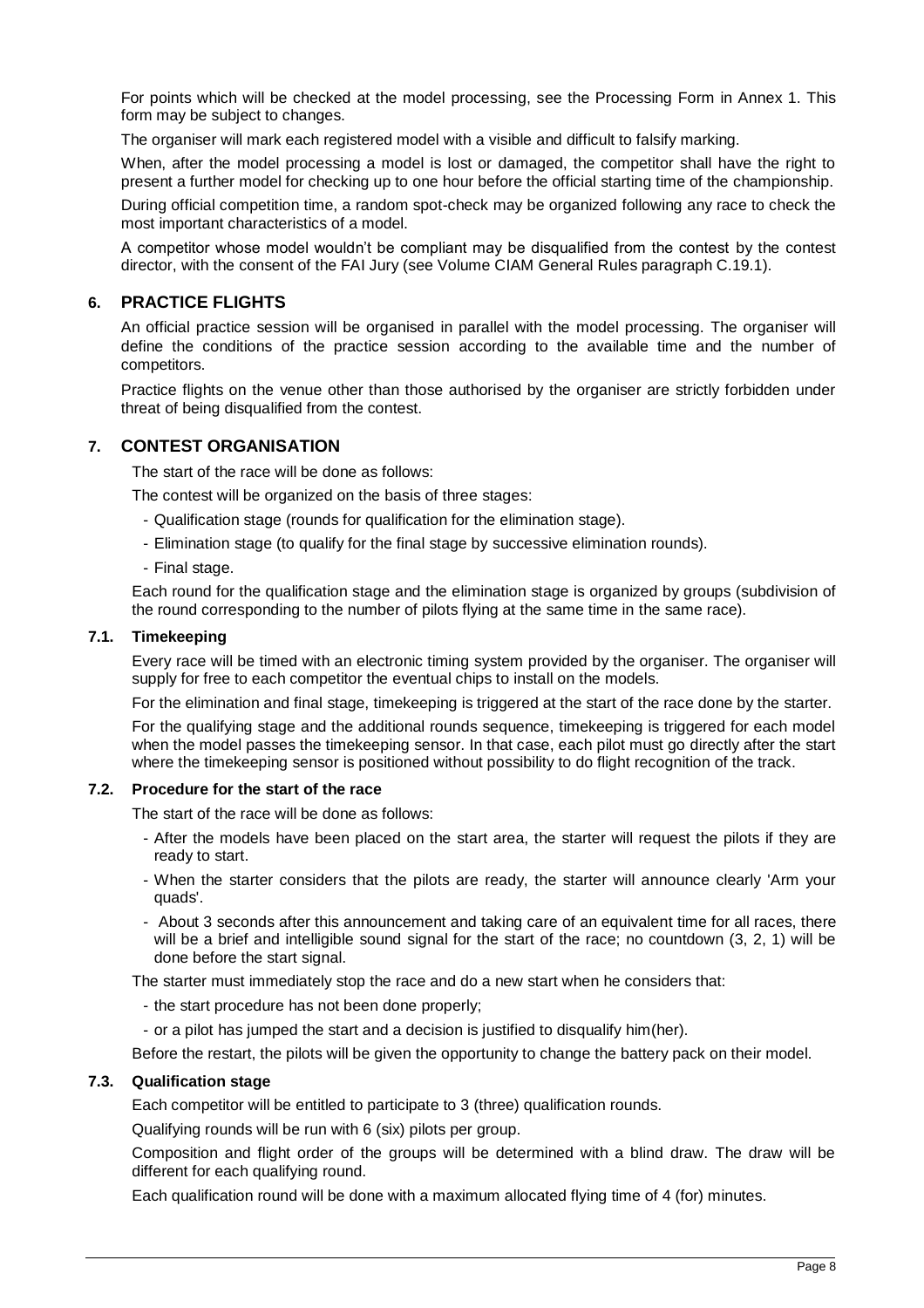After the start, 3 (three) consecutive laps will be timed. After the 3 laps are finished, the pilot must land the model.

Reflights will be flown at the end of the concerned round.

Races with less than 6 pilots, for example in case of withdrawal of a pilot, will be put at the end of the draw of the round, in order to allow a complete pilots race with pilot(s) that have been granted a reflight in the round.

If necessary, the last groups of each qualifying round may be rearranged by the supervisor judge (under supervision of a FAI Jury member) in order to achieve as much as possible a minimum of 3 pilots per group.

The result of each competitor for the qualification stage will be the average of the 3 (three) best times recorded to perform one valid circuit lap taking in account all the qualifying rounds. Those best times may be done in the same qualifying round or in different ones.

A provisional ranking will be established at the end of the qualifying stage, taking in account the result obtained by each competitor. In case of a tie for the last place(s) for selection to the elimination stage, the 4th best time recorded to perform one valid circuit lap result will be considered to split the tie, and then if necessary the 5rh one, and so on. In case the times are not sufficient, a tie-break flight will be organized between the competitors still concerned by the tie.

When the number of competitors required for the elimination stage is not reached with the competitors getting 3 (three) times, competitors getting only 2 (two) times to perform one valid circuit lap will be considered taking in account the average of their 2 times. If it is still not sufficient, competitors getting only 1 (one) time to perform one valid circuit lap will be considered.

When the number of competitors required for the elimination stage is still finally not reached, an additional qualifying flight will be organized for the competitors who have not been able to set a time at that stage. This will be repeated until the appropriate number of competitors for the elimination stage is reached.

In any case, the competitors who need an additional qualifying flight to achieve a time to be selected for the elimination stage will be placed after those who are already selected, and then those who need a second additional flight, and so on.

#### <span id="page-8-0"></span>**7.4. Elimination stage**

All elimination rounds will be run with 4 (four) pilots per group.

64 competitors will be selected for the elimination stage, from the qualification stage.

All races of the elimination stage will be run on a defined number of laps taking in account the performance achieved during the qualification stage. Except under exceptional circumstances, the number of laps will be identical for all rounds of the elimination stage.

The placing for each race is determined taking in account the time achieved when the number of laps is completed.

Those who will not finish their flight will be ranked considering the distance completed (number of laps and part of the last lap completed), disqualified competitors being placed at the end.

The two best placed will be directly selected for the next round. In case of a tie for the second place, the placing in the provisional ranking established at the end of the qualifying stage will be considered to define who is selected for the next round.

#### **Double elimination**

Instead of direct elimination of the competitors placed third and fourth in each race of any elimination round, the double elimination sequence will be applied.

This sequence allows competitors eliminated in elimination rounds to continue to fly still getting possibility to access the final.

Competitors placed third and fourth in any race of the double elimination sequence are definitively eliminated.

#### **Organisation of the races**

For the first elimination round, the composition of the groups for the races is defined considering the provisional ranking established at the end of the qualifying stage.

The organisation of the rounds up to the final and the composition of the races for the first elimination round are detailed in Annex 2.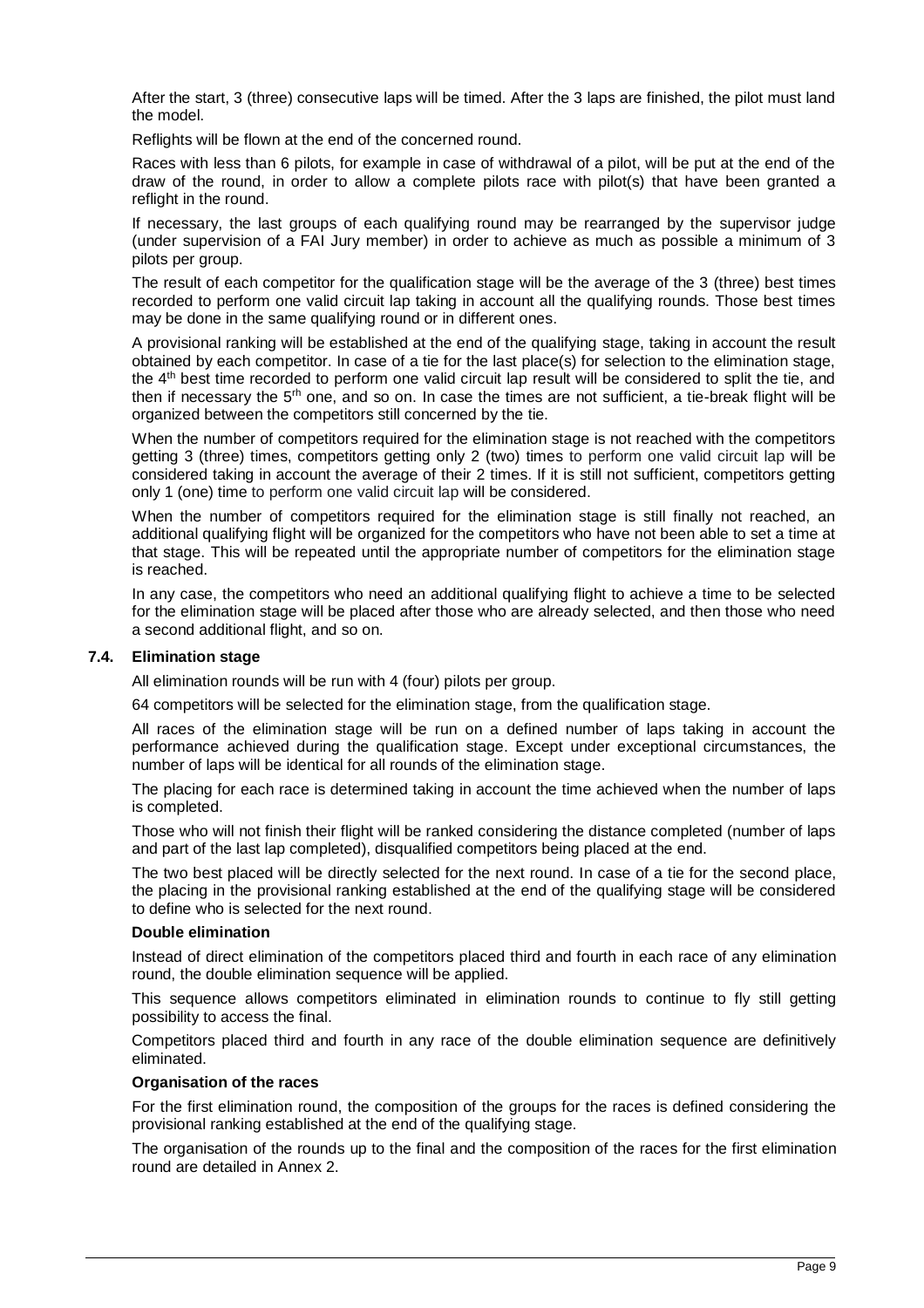#### <span id="page-9-0"></span>**7.5. Final stage**

All finals will be run with 4 (four) pilots per group.

In any final, those who will not finish their flight will be ranked considering the distance completed (number of laps and part of the last lap completed), disqualified competitors being placed at the end.

#### **Overall final**

The two best placed in the last elimination round (one race) and the two best placed in the last round of the double elimination sequence (one race) are selected for the final to determine their final ranking from  $1<sup>st</sup>$  to  $4<sup>th</sup>$  place.

#### **Junior final**

A junior final will be organised subject junior competitors from at least four nations participate to the WDRC Grand Final. The four best placed juniors in the overall individual classification are selected for this final to determine their final ranking from  $1<sup>st</sup>$  to  $4<sup>th</sup>$  for the junior individual classification.

*Note: Organisation of a specific junior final may be reconsidered if three or four juniors are selected for the overall final.*

#### **Women final**

A women final will be organised subject female competitors from at least four nations participate to the WDRC Grand Final. The four best placed women in the overall individual classification are selected for this final to determine their final ranking from  $1<sup>st</sup>$  to 4<sup>th</sup> for the women individual classification.

*Note: Organisation of a specific women final may be reconsidered if three or four women are selected for the overall final.*

#### <span id="page-9-1"></span>**7.6. Additional rounds sequence**

All competitors not selected for the elimination stage (competitors placed over 64 in the qualification stage ranking) will be entitled to participate to 2 (two) additional rounds to determine their final placing from the 65<sup>th</sup> place to the end.

Those additional rounds will be run with 6 (six) per group.

Composition and flight order of the groups will be determined with a blind draw. The draw will be different for each additional round.

Each addition round will be done with a maximum allocated flying time of 4 (for) minutes.

After the start, 3 (three) consecutive laps will be timed. After the 3 laps are finished, the pilot must land the model.

Reflights will be flown at the end of the concerned round.

Races with less than 6 pilots, for example in case of withdrawal of a pilot, will be put at the end of the draw of the round, in order to allow a complete pilots race with pilot(s) that have been granted a reflight in that round.

If necessary, the last groups of each qualifying round may be rearranged by the supervisor judge (under supervision of a FAI Jury member) in order to achieve as much as possible a minimum of 3 pilots per group.

The placing for the additional rounds sequence will be done taking in account for each competitor his(her) best registered time to complete 3 consecutive laps.

The registered time to complete 2 consecutive laps will be considered for the placing of the competitors who did not succeed to complete 3 consecutive laps. For those who did not succeed to complete 2 consecutive laps, it will be considered the registered time for their first lap.

Competitors with 3 consecutive laps will be placed ahead of competitors with 2 consecutive laps, which in turn are ranked ahead of competitors with one lap only. Competitors which have not been in situation to complete one lap will be placed at the end.

In case of ties, the placing in the provisional ranking established at the end of the qualifying stage will be considered to split the tie for the concerned competitors.

#### <span id="page-9-2"></span>**8. FLIGHT OCCURRENCES**

#### <span id="page-9-3"></span>**8.1. Obstacle damaged or destroyed during the race**

When an obstacle is accidentally damaged or destroyed during a race, the pilots will be informed as soon as possible of the incident by the starter, and how to proceed.

In the case where it concerns an obstacle to be crossed (air gate, tunnel, ...), the decision may be to continue to cross the obstacle, or to give permission to bypass it, or to stop the race. When bypassing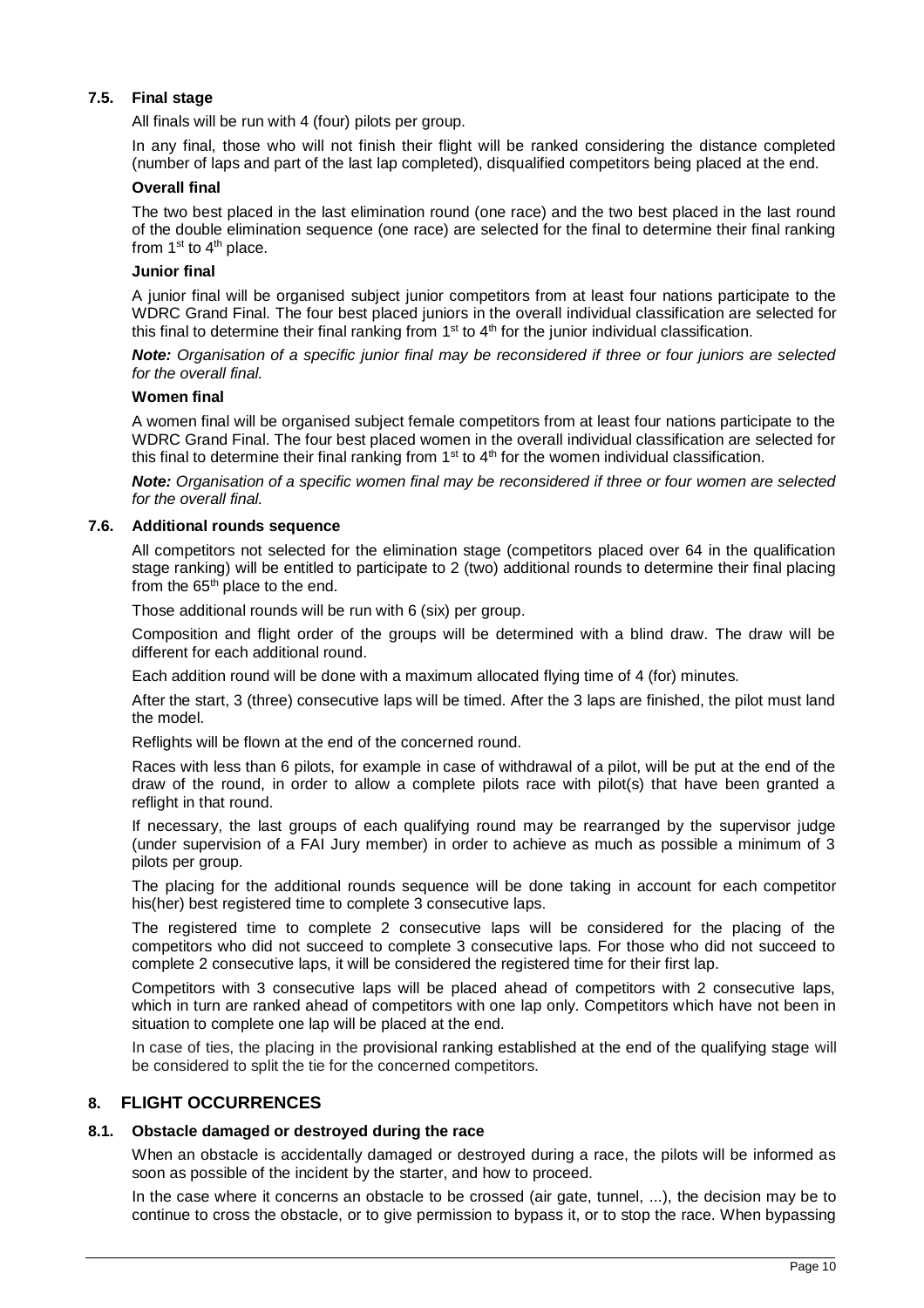of the concerned obstacle is authorized, pilots must do their best not to take advantage of the situation.

In case it concerns an obstacle to be avoided, the race will continue except if it is decided differently considering for example that safety is impacted. When race continues, pilots must do their best to follow the track and not to take advantage of the situation.

#### <span id="page-10-0"></span>**8.2. Faults and penalties**

In the case an obstacle that needs to be crossed is not effectively crossed, the pilot may try to execute a manoeuvre to cross the obstacle again. If during this manoeuvre the pilot has a collision with another model, the pilot will be disqualified for the race. If the pilot does not cross an obstacle to be crossed, the corresponding circuit lap will not be validated by his(her) assigned judge.

In the case of a circuit cut (for example during a turn), the pilot may execute as soon as possible a manoeuvre to come back into the circuit where he left it. If his(her) assigned judge considers that the pilot has not made the manoeuvre with sufficient urgency, the judge can decide that the corresponding circuit lap is not validated. If during this manoeuvre the pilot has a collision with another model, the pilot will be disqualified for the race.

In both cases, the pilot whose model has been collided into may be granted a reflight if he(she) is considered no longer able to continue his(her) flight in a competitive way. In that situation, the pilot must stop his(her) flight as soon as possible after the collision and say it clearly. The reflight will be granted subject to the corresponding judge confirming that the collision has clearly penalised the pilot. If the pilot decides to continue to fly, a reflight may not be considered.

#### <span id="page-10-1"></span>**8.3. Disqualification from the race**

A pilot may also be disqualified from a race in the following scenarios:

- a start before the start signal if it is considered that this early start gives a clear advantage to the concerned pilot;
- a circuit exit (crossing of the safety line);
- a celebratory manoeuvre, especially after the pilot finishes.

The disqualification is decided at the discretion of the judge assigned to the concerned pilot.

The judge can also pronounce a disqualification if the judge considers that:

- the pilot flies so high that the performance of the pilot on the track cannot be judged;
- the piloting is hazardous or if safety is compromised.

When a pilot is disqualified, he must land as soon as he has been informed. In any case, the result of the pilot for the race will not be validated. If the pilot is considered not being sufficiently cooperative to land, the concerned pilot may be disqualified from the event by the FAI Jury on request of the assigned judge.

#### <span id="page-10-2"></span>**8.4. Crash**

When a model crashes, the concerned pilot can resume if the model is in a situation to do so.

When the model cannot go on, it must stay on the ground with motors cut off until the end of the race. The pilot must clearly say that he has stopped flying.

#### <span id="page-10-3"></span>**8.5. Safety occurrence**

The pilot can be requested to stop the flight if it is considered the model no longer meets acceptable safety standards. It could be for example the case when a model is damaged after a collision or after a crash, or when the battery is dangling.

In such a situation, a reflight for the concerned pilot may not be considered.

#### <span id="page-10-4"></span>**9. REFLIGHTS**

#### <span id="page-10-5"></span>**9.1. Causes for reflight**

Incidents during races such as a collision with an obstacle or a collision between models cannot justify a reflight, except in the specific situation defined in [8.2.](#page-10-0)

When a pilot gets a video problem that he(she) considers will prevent him(her) from continuing the flight, he(she) must immediately say it clearly. A reflight will only be considered if the pilot has used the video from the organizer's receiver and if the problem is confirmed by the judge.

In addition, a reflight may be considered when: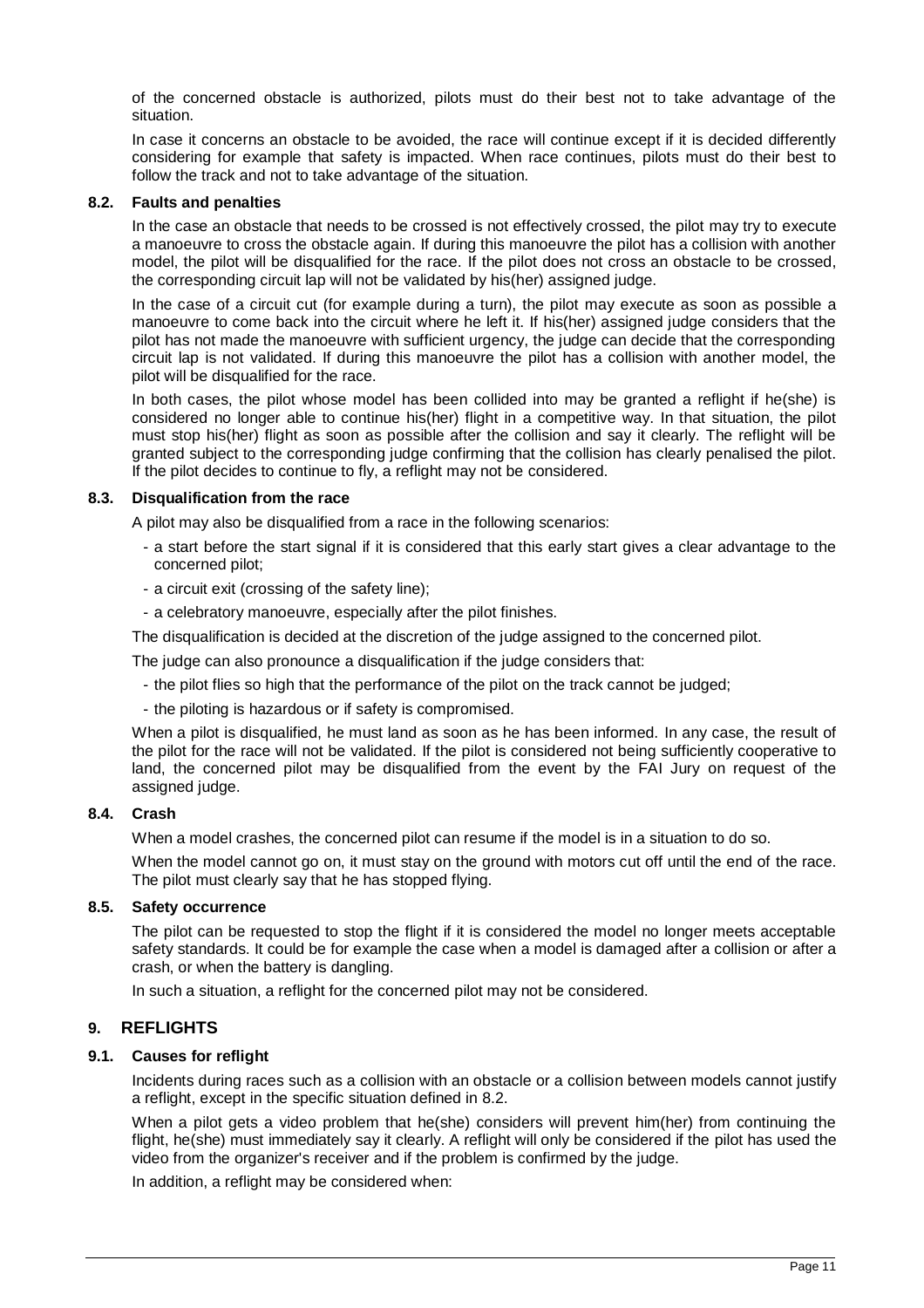- Either the model cannot start or the flight cannot be made in normal conditions because of an unexpected cause beyond the pilot's control.
- For a reason of safety, either the model cannot be prepared or the flight cannot be made in the allotted time limit or when either is disrupted by an external interference.
- For a reason independent from the pilot's will, the pilot has been forced to land by request of an official. Failures of the model, motorization or radio cannot be considered as reasons independent from the pilot's will.
- The chair of the pilot clearly affects his(her) flight; if the helper of the pilot is the cause of the problem then a reflight cannot be granted.

Noise in the environment of the pilots (noise in the public, noise from other competitors, …) cannot justify a reflight.

For any pilot being granted a reflight, the original flight for which the pilot has been granted the reflight is then definitively cancelled.

#### <span id="page-11-0"></span>**9.2. Organization of the reflights**

Reflights for individuals are permitted for the qualifying stage and, as such, reflights may be organised separately or as part of any races that have fewer than the required number of pilots.

The same applies for the additional rounds optional sequence (See [7.6\)](#page-9-1).

#### **Elimination and final stages**

It is not possible to organize an individual reflight for elimination stage because the placing in the race determines the selection for the next round so the race must be restarted when a reflight is granted.

The same applies for the final stage.

It is desirable to stop the race as soon as possible once an incident occurs that may justify a reflight. The restart will only concern the pilot who has been granted a reflight and the pilots who were still in the air when the stop of the race has been announced.

The starter is in charge to stop the race when necessary and to inform consequently the pilots.

In the case where the race has not been stopped and that subsequently a reflight is granted, a new race will be organized. This new race will include only the pilot who has been granted a reflight and the pilots who have finished the original race (or placed first or second at the end of the original race for those who don't finish it). Instead of participating in the new race, a pilot may choose to keep the time he got in the original race; in that situation, his(her) placing will be considered by comparing his(her) time in the original race against the new times of the pilots who participate in the new race.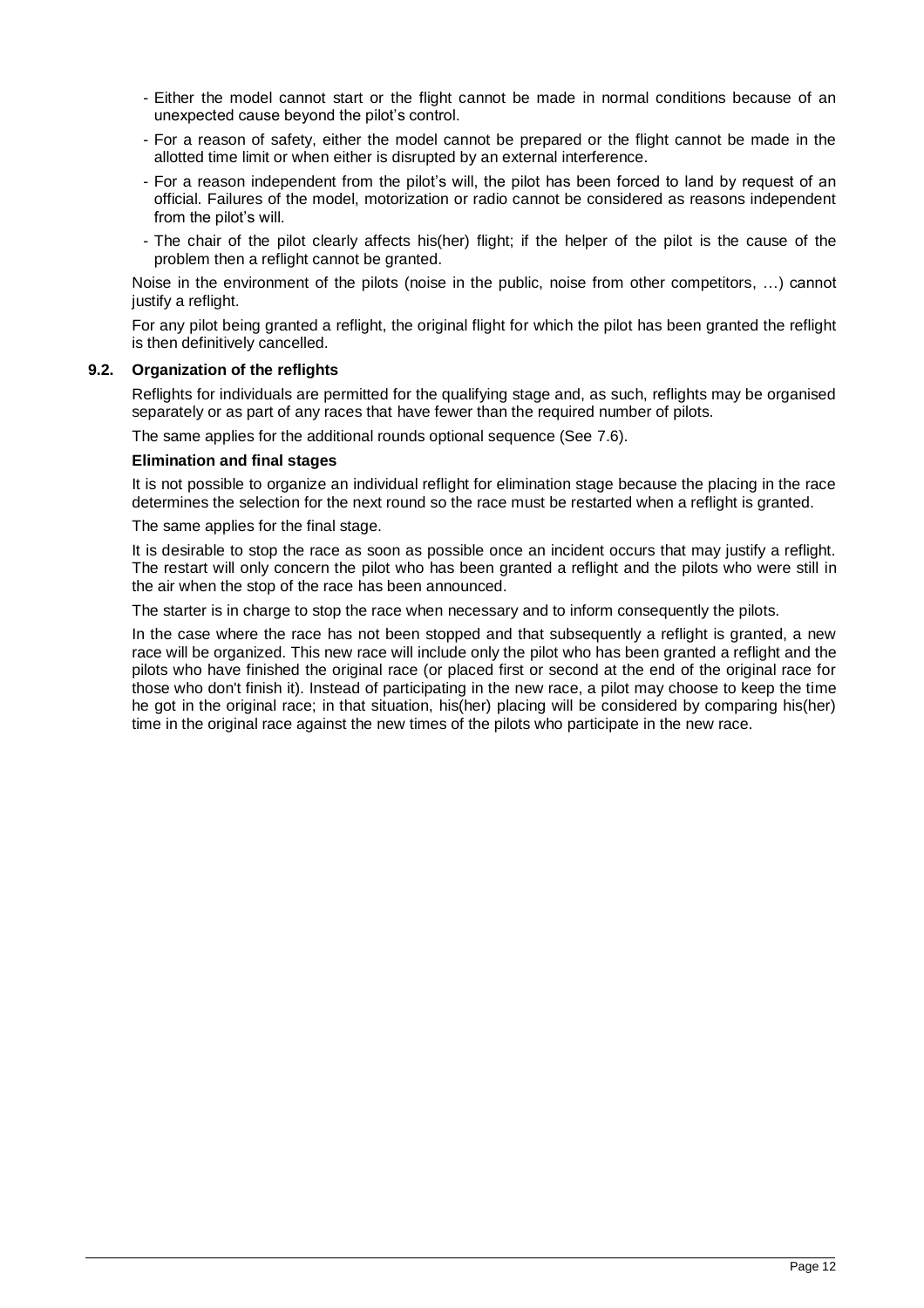## <span id="page-12-0"></span>**10. FINAL CLASSIFICATION**

#### <span id="page-12-1"></span>**10.1. Overall individual classification**

The individual overall classification concerns all competitors (including juniors and women) and will be established as described in the following table.

| <b>Place</b>   |                                                                                                                                                                                             |
|----------------|---------------------------------------------------------------------------------------------------------------------------------------------------------------------------------------------|
| 1              | $1st$ in final                                                                                                                                                                              |
| $\overline{2}$ | $2nd$ in final                                                                                                                                                                              |
| 3              | $3rd$ in final                                                                                                                                                                              |
| 4              | $4th$ in final                                                                                                                                                                              |
| 5              | $3rd$ in race 61                                                                                                                                                                            |
| 6              | $4^{\text{th}}$ in race 61                                                                                                                                                                  |
| 7              | $3rd$ in race 59                                                                                                                                                                            |
| 8              | $4th$ in race 59                                                                                                                                                                            |
| 9 to 12        | 3 <sup>rd</sup> and 4 <sup>th</sup> in races 57 and 58 with final placing according to provisional ranking after qualifying stage                                                           |
| 13 to 16       | 3 <sup>rd</sup> and 4 <sup>th</sup> in races 53 and 54 with final placing according to provisional ranking after qualifying stage                                                           |
| 17 to 24       | 3 <sup>rd</sup> and 4 <sup>th</sup> in races 49 to 52 with final placing according to provisional ranking after qualifying stage                                                            |
| 25 to 32       | $3rd$ and 4 <sup>th</sup> in races 41 to 44 with final placing according to provisional ranking after qualifying stage                                                                      |
| 33 to 48       | $3rd$ and $4th$ in races 33 to 40 with final placing according to provisional ranking after qualifying stage                                                                                |
| 49 to 64       | 3rd and 4 <sup>th</sup> in races 25 to 32 with final placing according to provisional ranking after qualifying stage                                                                        |
| 65 and beyond  | Placing resulting from the additional rounds sequence.<br>In case of ties, provisional ranking after qualifying stage will be considered to split the tie for the concerned<br>competitors. |

#### <span id="page-12-2"></span>**10.2. Junior individual classification**

The junior individual classification will be done considering:

- placing in the junior final (or in the overall final) for the concerned juniors;
- ranking in the overall individual placing for the other juniors.

*Note: According to the CIAM General Rules, the title of Junior World Champion will be awarded only if junior competitors from at least four nations participate.* 

#### <span id="page-12-3"></span>**10.3. Women individual classification**

The Women individual classification will be done considering:

- placing in the women final (or in the overall final) for the concerned women;
- ranking in the overall individual placing for the other women.

*Note: The title of Women World Champion will be awarded only if female competitors from at least four nations participate.* 

#### <span id="page-12-4"></span>**10.4. National team classification**

The national team classification will be established by adding together the numerical final placing of the three best placed members of each national team considering the overall individual classification reconsidered without taking in account the individual competitors.

Teams will be ranked from the lowest numerical places to the highest, with complete three competitors teams ahead of two competitor teams, which in turn are ranked ahead of one competitor teams.

In the case of a tie, the best individual placing decides to split the tie for the concerned national teams.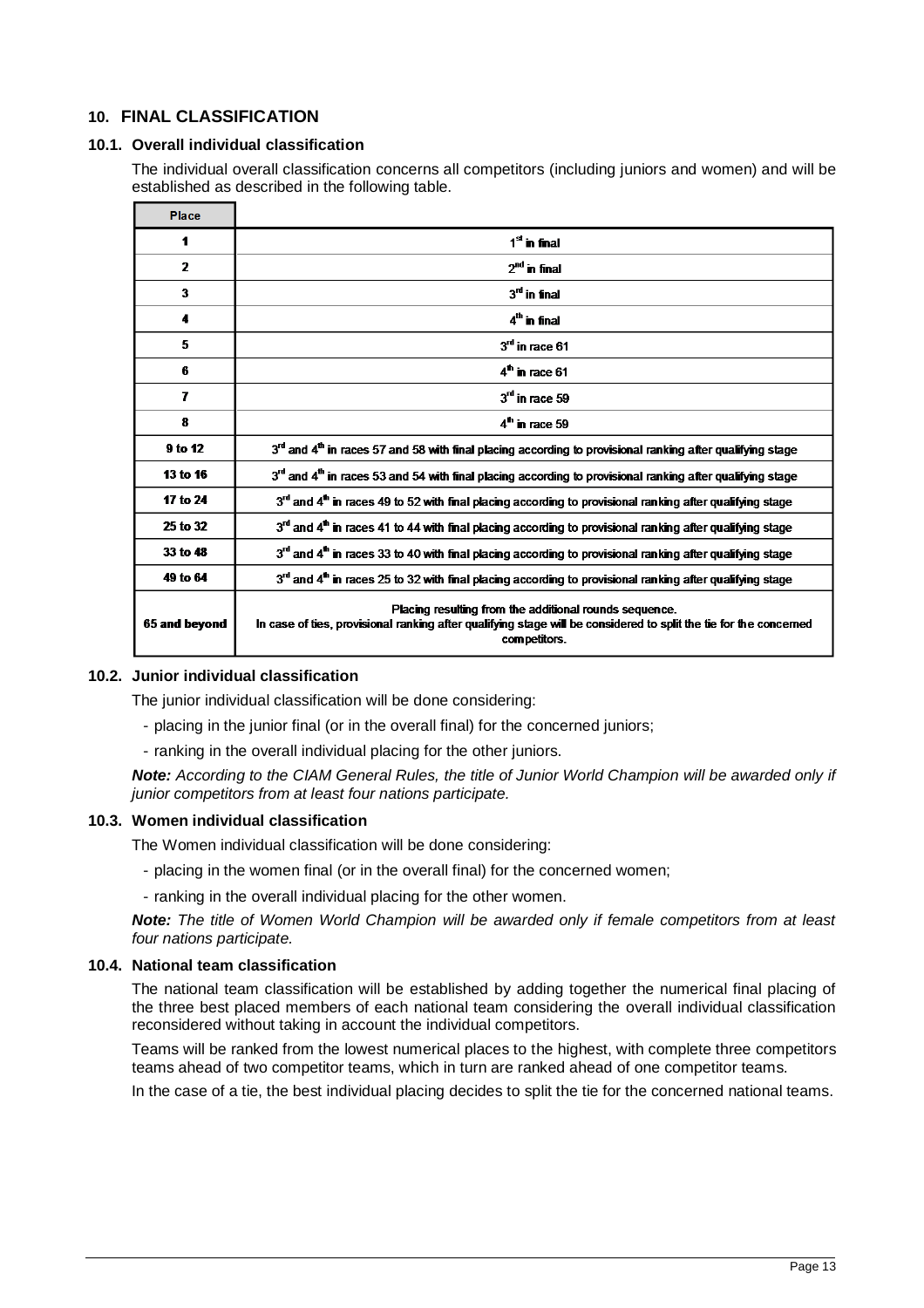## <span id="page-13-0"></span>**11. OFFICIALS**

#### <span id="page-13-1"></span>**11.1. FAI Jury**

The three members of the FAI Jury shall be of different nationalities.

The FAI Jury will be selected by the organizer according to the CIAM General rules.

The FAI Jury composition shall be proposed in Bulletin 1 and must be approved by the CIAM Bureau.

#### <span id="page-13-2"></span>**11.2. Key other officials**

The following key officials will be selected by the organiser according to the CIAM General rules:

- Contest director.
- Starter.
- Judges.

The list of judges shall be proposed in Bulletin 1 and must be approved by the CIAM Bureau.

#### <span id="page-13-3"></span>**11.3. Judges**

In each race, each pilot will be scored by a judge standing behind him(her).

The judge will be equipped with a video screen connected on a video output of his(her) pilot receiver allowing him(her) to follow the flight of his assigned competitor sharing all the time the same video picture.

The judge will monitor that the pilot follows the circuit and crosses every gate and obstacle correctly.

The judge will inform the pilot when he(she) is disqualified or must stop the flight considering the model no longer meets acceptable safety standards. He(She) may optionally notify the competitor at the moment of any infringement or if a lap is not validated but is not required to do so.

The judge must be satisfied that any undertaking by the pilot to re-attempt a missed gate, obstacle or circuit cut is conducted in compliance with the rules and that any competitive advantage has been forfeit.

At the end of the flight, the pilot will be informed if the flight is considered to be valid or if a disqualification has been pronounced; in the case of disqualification, the number of circuit laps done at the moment of the disqualification will be communicated to the concerned pilot and recorded.

A supervisor judge will be appointed.

## <span id="page-13-4"></span>**12. INTERRUPTION OF THE CONTEST**

The competition should be interrupted or the start delayed by the contest director in the following circumstances:

- Wind continuously stronger than 9 m/s measured at 2 m above the ground near the preparation area for at least one (1) minute.
- Due to atmospheric conditions (rain, stormy condition, …) in which it would be dangerous to continue to fly.
- Other exceptional circumstances such as for example incident affecting safety or requiring access for emergency services.

When an interruption occurs during an official flight, this flight is cancelled.

If the event cannot go on, the final ranking will be the last available provisional ranking.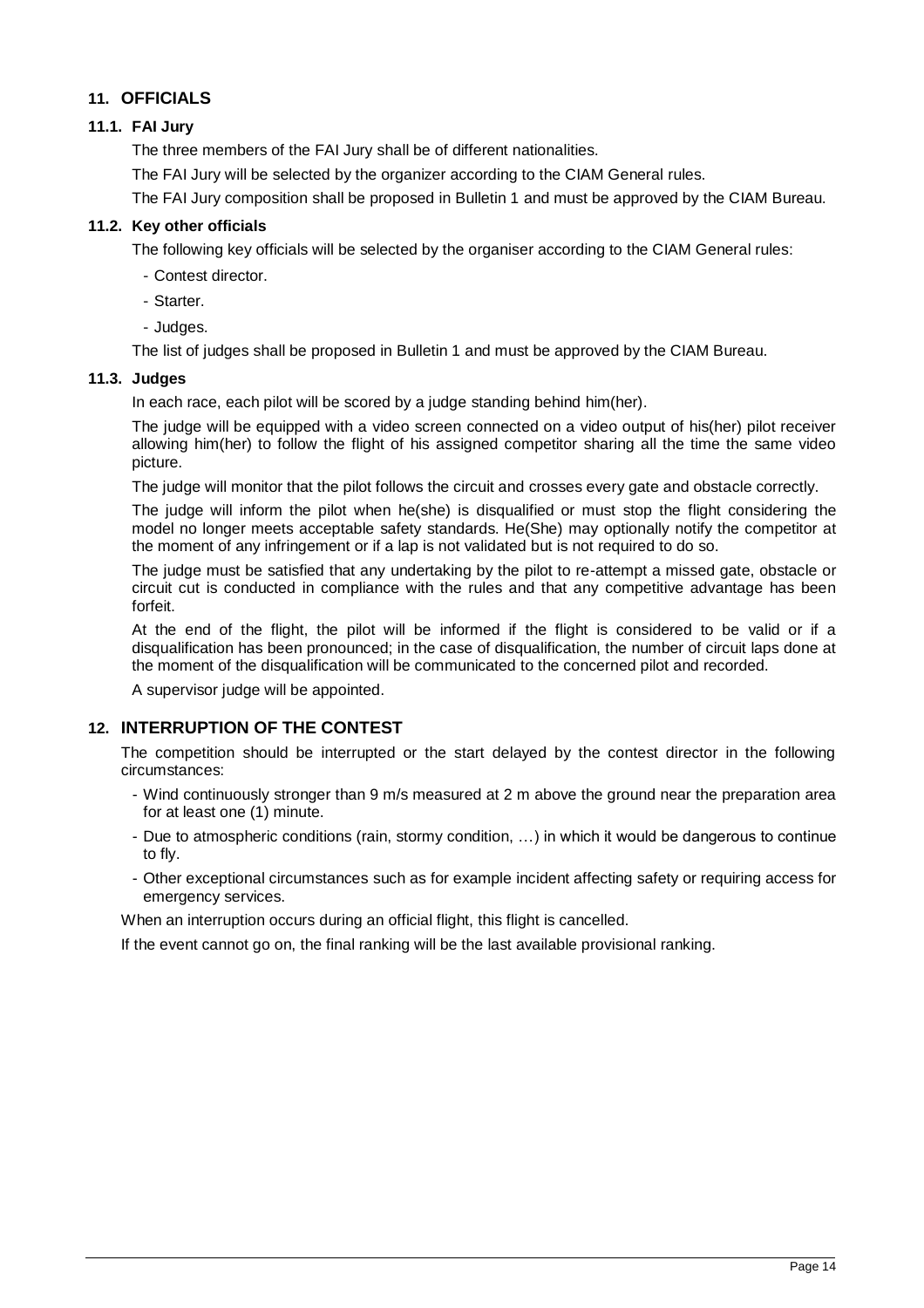# **- ANNEX 1 - Processing form**

| Radio control equipment:                                           |                |                  |  |  |  |  |  |  |
|--------------------------------------------------------------------|----------------|------------------|--|--|--|--|--|--|
|                                                                    |                |                  |  |  |  |  |  |  |
| $2,4$ GHz                                                          |                |                  |  |  |  |  |  |  |
|                                                                    |                |                  |  |  |  |  |  |  |
|                                                                    |                |                  |  |  |  |  |  |  |
|                                                                    |                |                  |  |  |  |  |  |  |
| Weight (1 kg maximum including batteries and all on-board devices) |                |                  |  |  |  |  |  |  |
|                                                                    |                | <b>Model C: </b> |  |  |  |  |  |  |
| Batteries references (25.5 V max for 6S):                          |                |                  |  |  |  |  |  |  |
|                                                                    |                |                  |  |  |  |  |  |  |
|                                                                    |                |                  |  |  |  |  |  |  |
|                                                                    |                |                  |  |  |  |  |  |  |
| <b>Model A</b>                                                     | <b>Model B</b> | <b>Model C</b>   |  |  |  |  |  |  |
| Identification mark (minimum 6 mm high)                            |                |                  |  |  |  |  |  |  |
| Size (distance between axes less than 330 mm)                      |                |                  |  |  |  |  |  |  |
| <b>Prop size</b> (not more than 6")                                |                |                  |  |  |  |  |  |  |
| Test of the fail-safe device                                       |                |                  |  |  |  |  |  |  |
| Reference of the VTX used on the model:                            |                |                  |  |  |  |  |  |  |
| <b>TBS Unify Race</b>                                              |                |                  |  |  |  |  |  |  |
| ImmersionRC Tramp                                                  |                |                  |  |  |  |  |  |  |
| <b>Furious Stealth Race</b>                                        |                |                  |  |  |  |  |  |  |
| <b>LED light unit</b>                                              |                |                  |  |  |  |  |  |  |
| Organiser marking of the model                                     |                |                  |  |  |  |  |  |  |
|                                                                    |                |                  |  |  |  |  |  |  |
| Signature of the controller:                                       |                |                  |  |  |  |  |  |  |

..................................................................................................................................